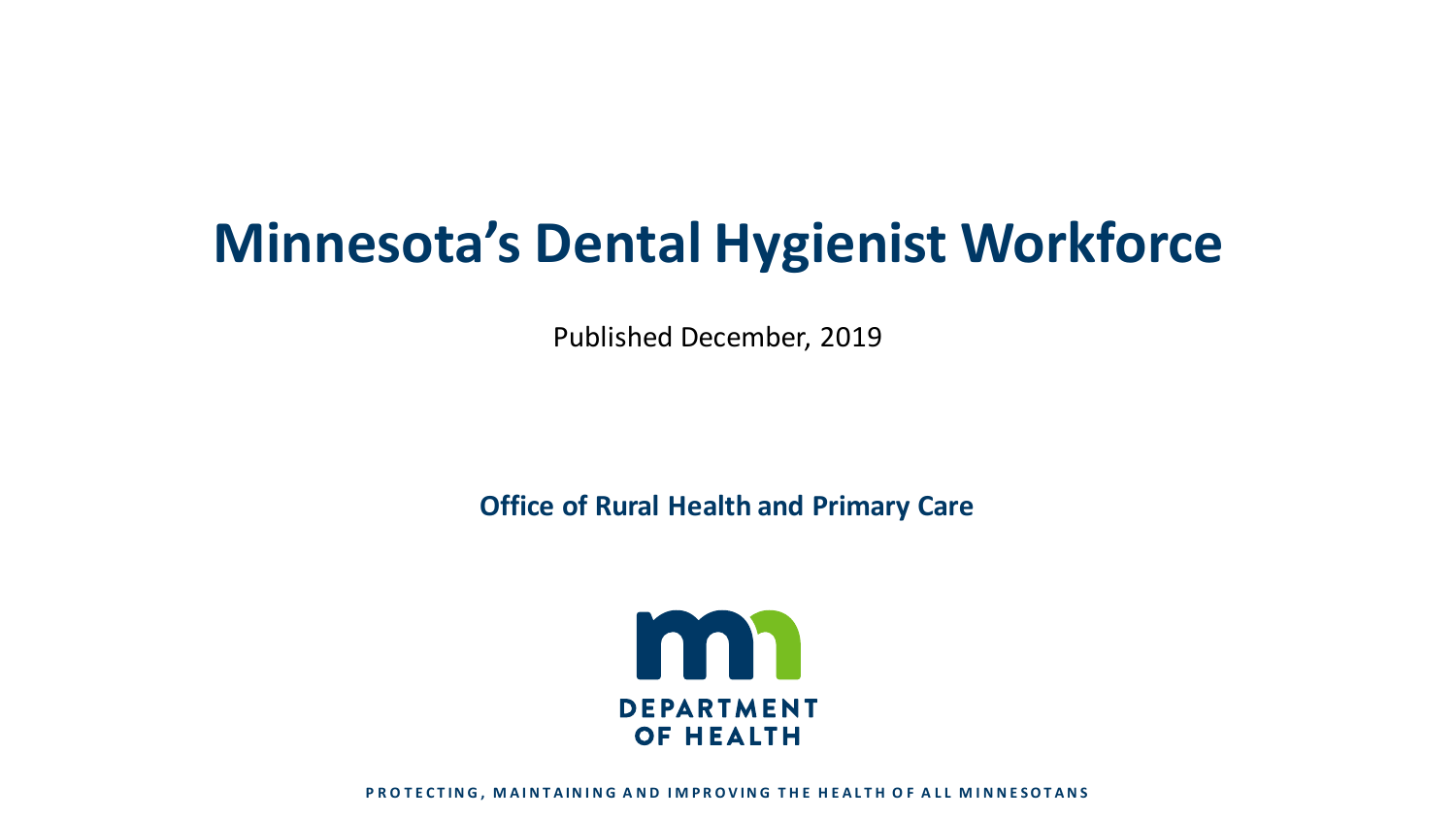### **Contents and Quick Links**

**Introduction** [Summary of Findings](#page-2-0)

#### **Demographics**

[Demographics: Sex and Age](#page-3-0) [Demographics: Race and Ethnicity](#page-4-0) [Demographics: Languages Spoken in Practice](#page-5-0)

#### **Education**

[Education: Educational Attainment](#page-6-0) [Education: MN Graduates by Institution](#page-7-0)

**Employment** [Employment: Employment & Hours Worked](#page-8-0) [Employment: Future Plans](#page-9-0)

Dental Hygienists [at Work: Work Settings](#page-10-0) [Dental Hygienists at Work: Collaborative Agreements\\*](#page-11-0) [Dental Hygienists at Work: Restorative Procedures](#page-12-0) Dental Hygienists [at Work: EHRs and Telemedicine](#page-13-0) Dental Hygienists [at Work: Teamwork](#page-14-0) Dental Hygienists [at Work: Cultural Competence](#page-15-0) Dental Hygienists [at Work: Career Satisfaction](#page-16-0)

#### **Geographic Distribution** [Geographic Distribution: Two Ways to Present Geography](#page-17-0) [Geographic Distribution: by Planning Area](#page-18-0) [Geographic Distribution: by Rurality](#page-19-0)

**Methodology and Notes** [Methodology](#page-20-0) [Notes](#page-21-0)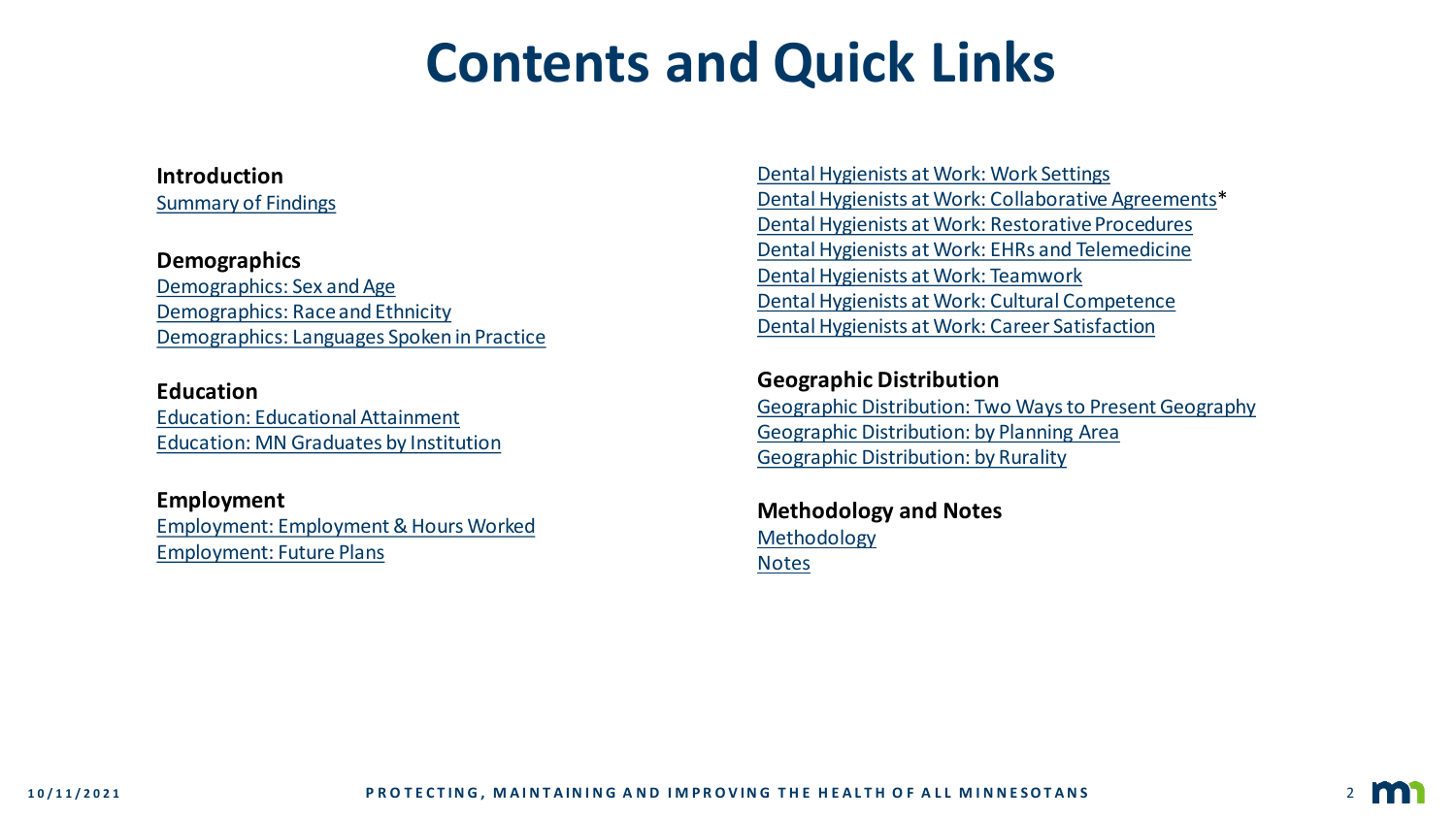# **Summary of Findings**

- <span id="page-2-0"></span>• As of October 2018, there were **5,683** actively licensed dental hygienists in Minnesota, the majority of whom work in the 7-county metro area (see [slide 19](#page-18-0)).
- The youngest cohort of dental hygienists entering the labor market is just over one quarter of the current workforce. New dental hygienists entering the workforce outnumber those intending to leave the workforce in the next five years. The majority of dental hygienists planning to leave the profession in five years are retiring (see [slides 4](#page-3-0) and [8\)](#page-9-0).
- Ninety-two percent of Minnesota's dental hygienists are white, and roughly 73 percent speak only English in their practice without the help of an interpreter (see [slides 5,](#page-4-0) and [6\)](#page-5-0).
- Ninety-one percent of dental hygienists are working in a position related to their license. The majority of them work full-time (see [slide 7\)](#page-8-0).
- Sixty-five percent of dental hygienists plan to work in the field for more than 10 years (see [slide 8\)](#page-9-0).
- Collaborative practice agreements allow dental hygienists to work in community settings without the presence of a dentist on site. Only about 11 percent of dental hygienists report having collaborative agreements with their dentist, and nearly 72 percent never use them. Similarly, only four percent of dental hygienists have a restorative procedures credentials, but 73 percent report not performing the functions authorized. (see [slides 1](#page-11-0)2 and [13](#page-12-0)).
- Similar to many healthcare professions, most dental hygienists are satisfied with their work. Dental hygienists report higherlevels of satisfaction with their career overall than they do with their work specifically in the last 12 months (see [slide 17](#page-16-0)).
- Like many other health care provider types, the majority of dental hygienists practice in urban areas. Assuming the same *share* of people need dental services in urban and rural areas, rurally-based dental hygienists are facing a patient load almost two times greater than their urban counterparts (see [slide 2](#page-19-0)0).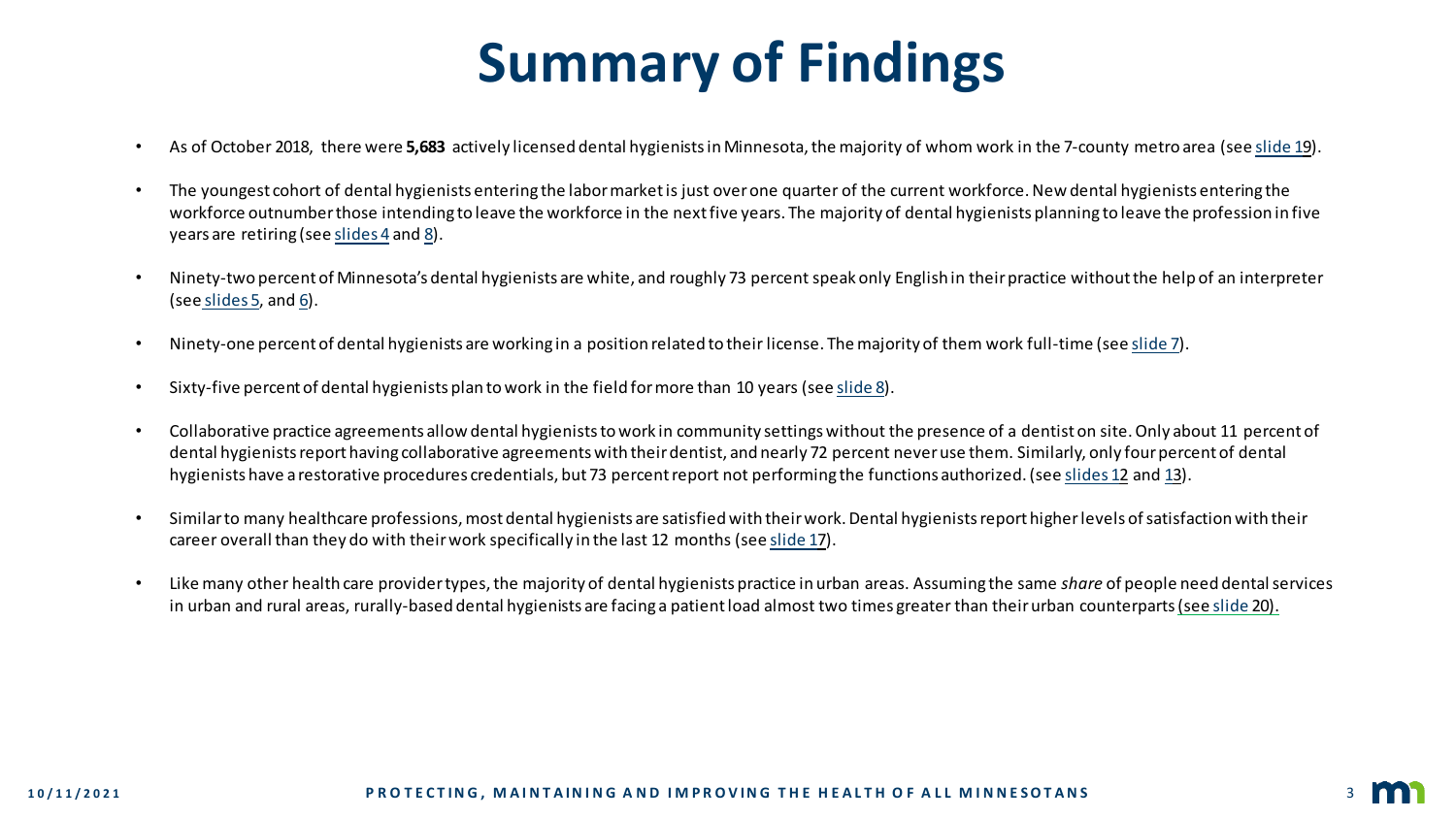### <span id="page-3-0"></span>**Demographics: Age and Sex**

### **Age of Minnesota Dental Hygienists**



• Minnesota's dental hygienist workforce has relatively similar shares of providers in the two youngest age cohorts, which account for nearly 54 percent of the workforce. The smallest share–five percent–of actively licensed dental hygienists are 65 and older and at or nearing retirement age. Currently, the median age of dental hygienists is 43.

Additional information not shown above:

• Roughly 98 percent of dental hygienists in Minnesota reported they were female. However, younger dental hygienists include more males than their older counterparts. For example, 31 percent of dental hygienists under 35 reported they were male compared to 10 percent of dental hygienists age 55 to 64.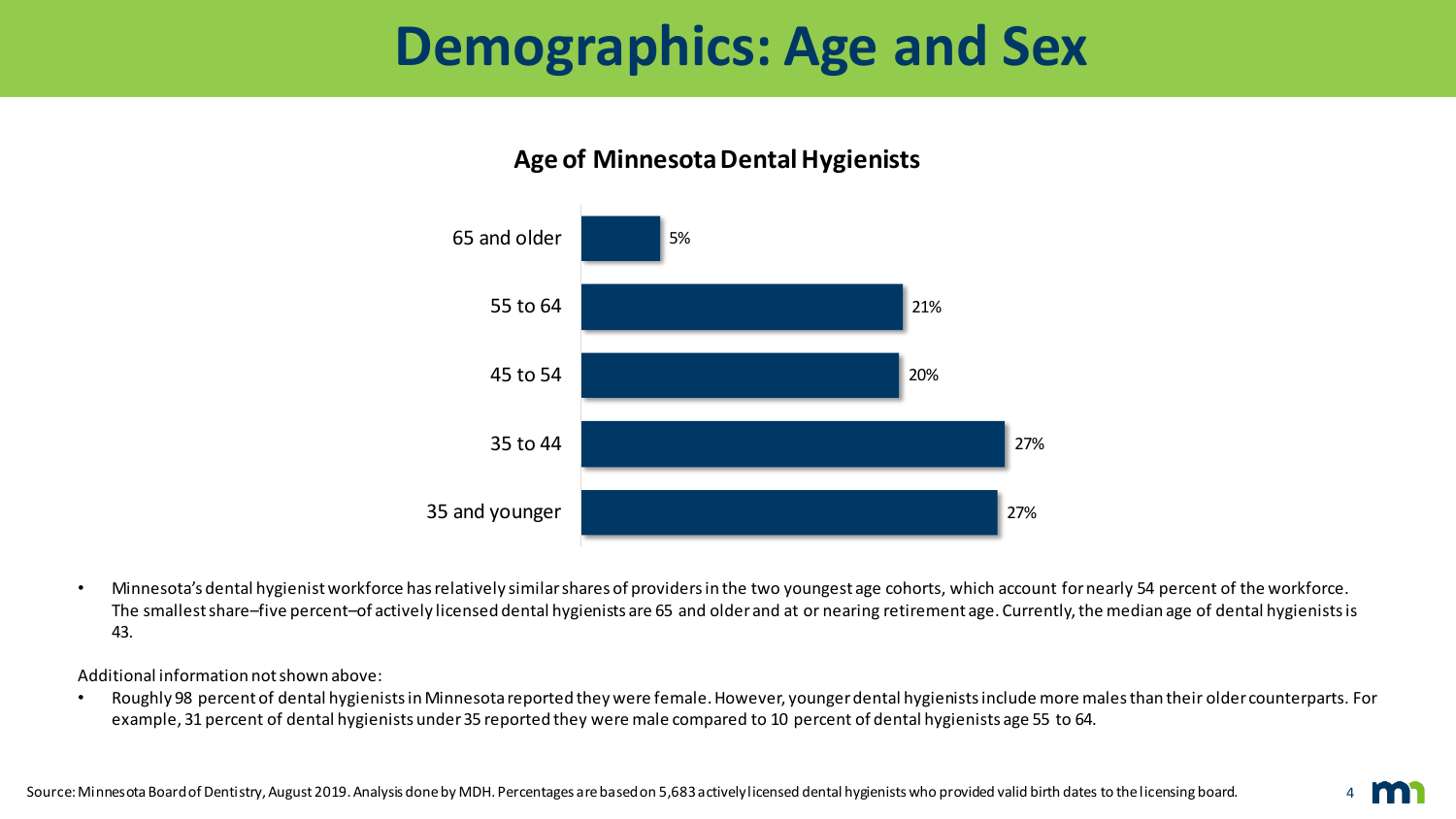### <span id="page-4-0"></span>**Demographics: Race and Ethnicity**

#### **Race of Minnesota Dental Hygienists**



• Typical of racial patterns among health care professionals, the majority (92.0 percent) of dental hygienists indicated they were white, with the second highest share (3.2 percent) indicating they were Asian.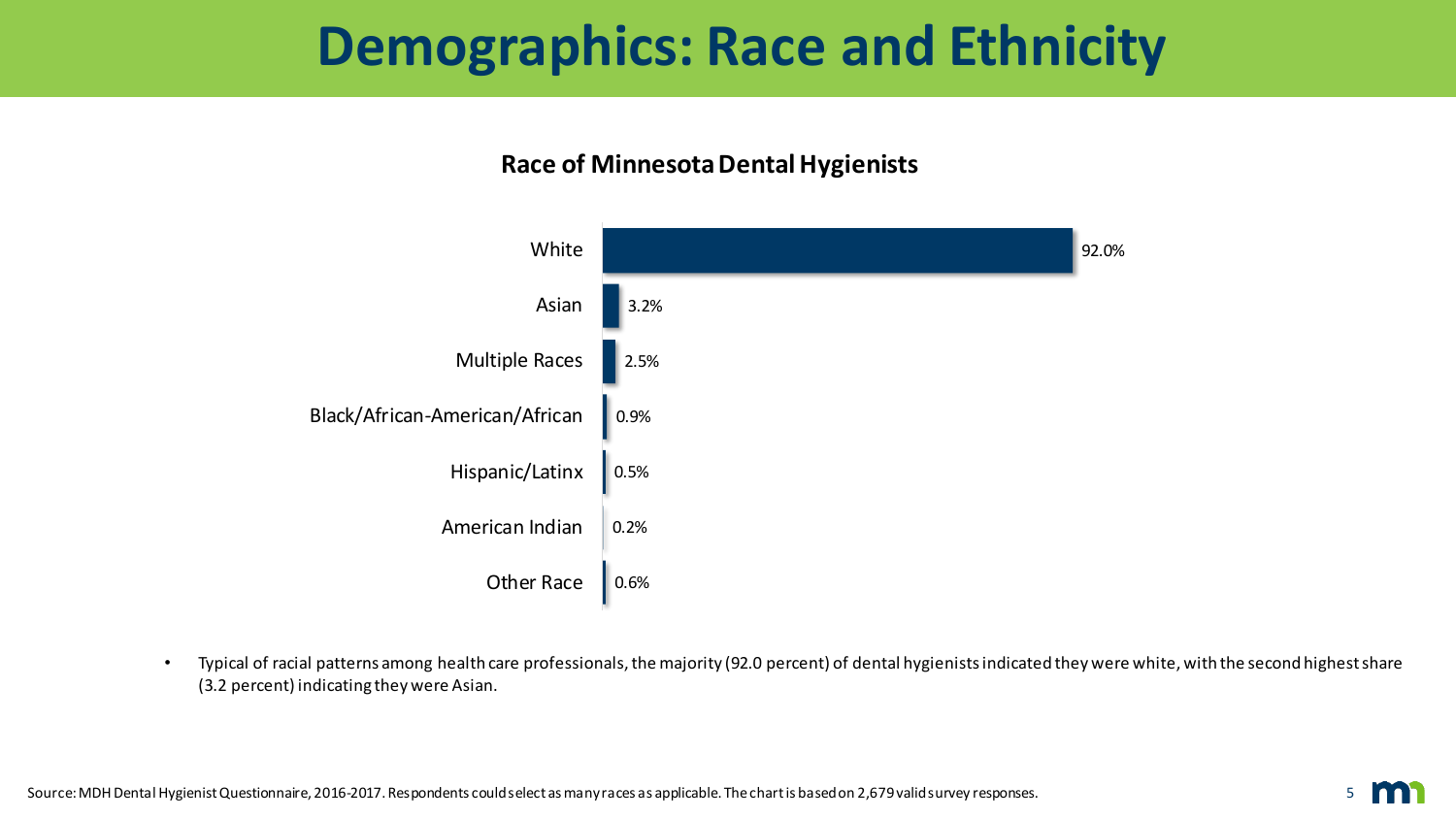### <span id="page-5-0"></span>**Demographics: Languages Spoken in Practice**

#### **Languages Spoken by Minnesota Dental Hygienists in their Practices**



• Approximately 73 percent of dental hygienists spoke only English in their practice. The second most commonly spoken language was Spanish. Very small shares of dental hygienists spoke other languages such as Hmong, Russian, or Somali with their patients. Just over four percent of dental hygienists reported speaking languages other than those shown above in practice. Common "other" languages mentioned included American Sign Language, Vietnamese, Amharic, and French.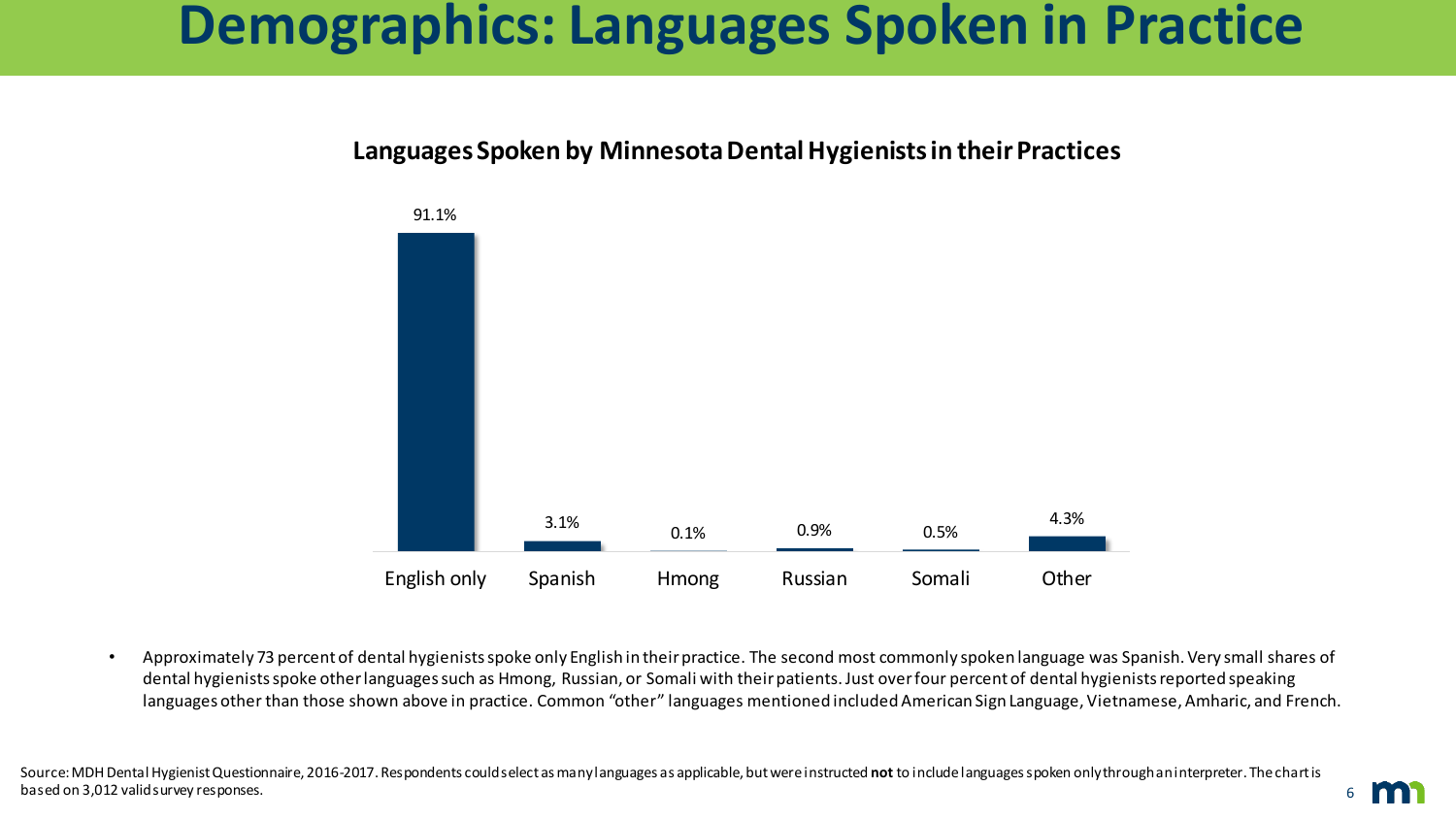### <span id="page-6-0"></span>**Education: Educational Attainment**

#### **"What is the highest degree you have completed?"**

| <b>Degree Type</b>                                 | <b>Hygienists with this</b><br>degree |
|----------------------------------------------------|---------------------------------------|
| Diploma or Certificate (no college)                | 0.3%                                  |
| Some College, No Degree                            | 0.3%                                  |
| <b>Associate's Degree</b>                          | 54.0%                                 |
| Certificate or Other Credential (post-Associate's) | 8.9%                                  |
| <b>Bachelor's Degree</b>                           | 31.3%                                 |
| Certificate or Other Credential (post-Bachelor's)  | 1.3%                                  |
| <b>Master's Degree</b>                             | 3.3%                                  |
| Certificate or Other Credential (post-Master's)    | 0.1%                                  |
| Doctorate or Professional Degree                   | 0.5%                                  |

• Approximately half of the dental hygienist workforce (54 percent) earned an associate's degree as their highest degree. The second most popular is a bachelor's degree, earned by about 31 percent of the workforce.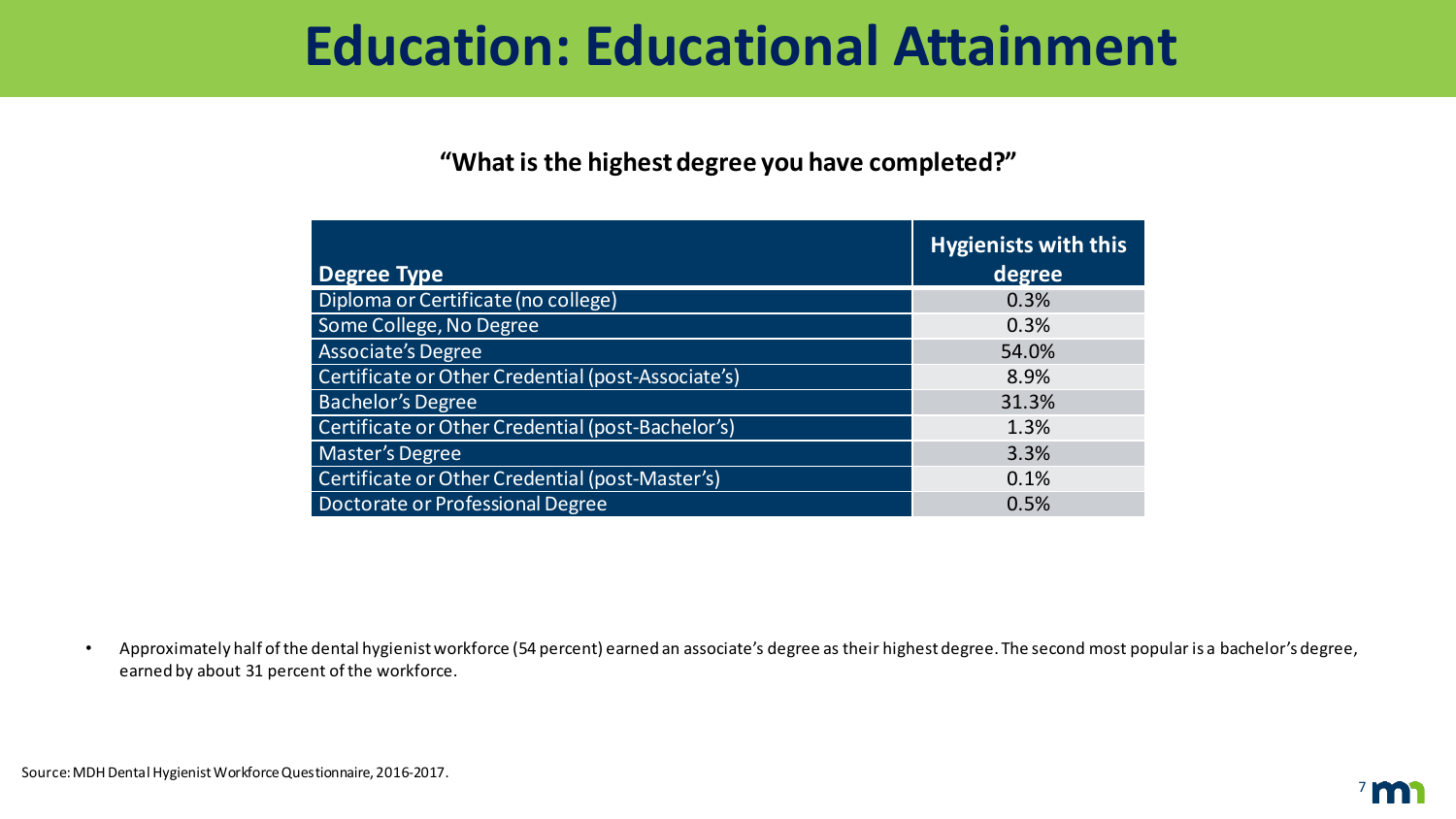## <span id="page-7-0"></span>**Education: MN Graduates by Institution**

#### **All Degrees Awarded from Minnesota Dental Hygiene Programs, by Year**

| <b>Region</b>      | <b>Institution</b>                              | 2015 | 2016 | 2017 |
|--------------------|-------------------------------------------------|------|------|------|
| <b>Twin Cities</b> | <b>Argosy University</b>                        | 29   | 38   | 34   |
|                    | University of Minnesota - Twin Cities           | 23   | 26   | 27   |
|                    | <b>Metropolitan State University</b>            | 13   | 14   | 19   |
|                    | Normandale Community College                    | 20   | 18   | 19   |
|                    | <b>Century College</b>                          | 11   | 11   | 12   |
|                    | <b>Herzing University</b>                       | 42   | 27   | 1    |
| Northeast          | Lake Superior College                           | 18   | 19   | 19   |
| Northwest          | Minnesota State Community and Technical College | 20   | 18   | 20   |
| Southeast          | Minnesota State University - Mankato            | 51   | 52   | 58   |
|                    | Rochester Community and Technical College       | 15   | 14   | 14   |
| Central            | St. Cloud Technical and Community College       | 12   | 14   | 13   |
| Minnesota          | <b>Total</b>                                    | 254  | 231  | 236  |

• Minnesota State University-Mankato produced the most dental hygiene graduates from 2015-2017. Argosy University (closed in 2019) and the University of Minnesota-Twin Cities also had a large number of graduates. From 2015-2017, the graduation rate was relatively steady at each institution.HerzingUniversity is greatly different in this regard, as the number of graduates dropped dramatically over three years.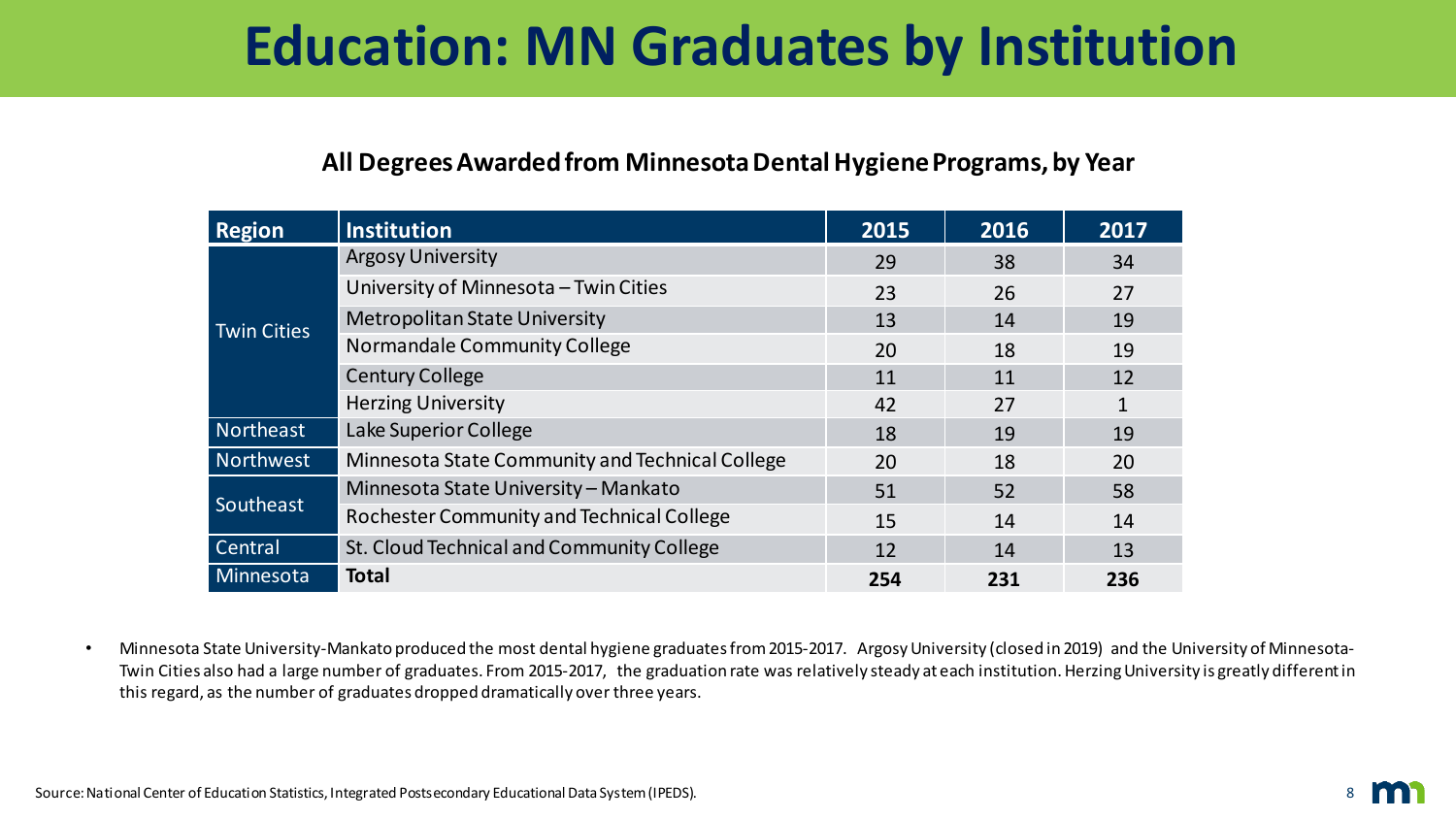## <span id="page-8-0"></span>**Employment: Employment & Hours Worked**

#### **Hours Worked in a Typical Week**



• The median work week for dental hygienists was 32 hours, with the majority (54 percent) of dental hygienists working between 31 and 40 hours per week. Sixtythree percent of dental hygienists consider their work schedule to be full-time.

Additional information not shown above:

• An estimated 91 percent of Minnesota dentists reported on the MDH questionnaire that they were "working in a paid or unpaid position related to [their] license." Of those not working in a position related to their license, about half (approximately 52 percent) were not seeking a position using their license.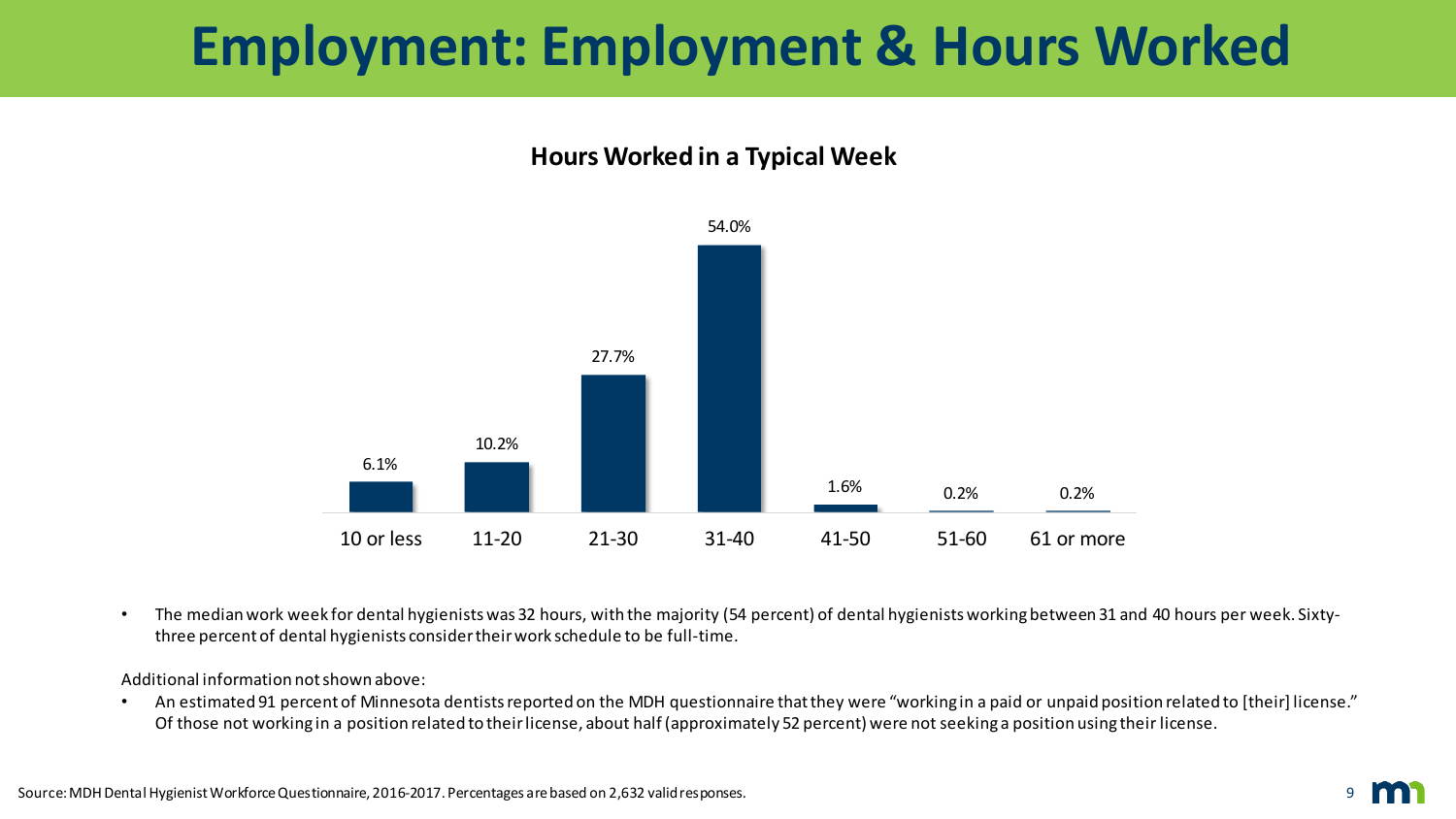### **Employment: Future Plans**

#### <span id="page-9-0"></span>**"How long do you plan to continue practicing as a Dental Hygienist in Minnesota?"**



• Approximately 14 percent of all actively practicing dental hygienists indicated that they plan to leave the field within five years. The majority – 65 percent – plan to practice for more than 10 years.

Additional information not shown above:

• Among the 14 percent of dental hygienists planning to stop working within the next 5 years, most said they planned to retire (74 percent). The remaining dental hygienists said they planned to leave to pursue a different career (8 percent); for family or other reasons (7 percent); because of burnout or dissatisfaction (5 percent) or for some other reason (4 percent).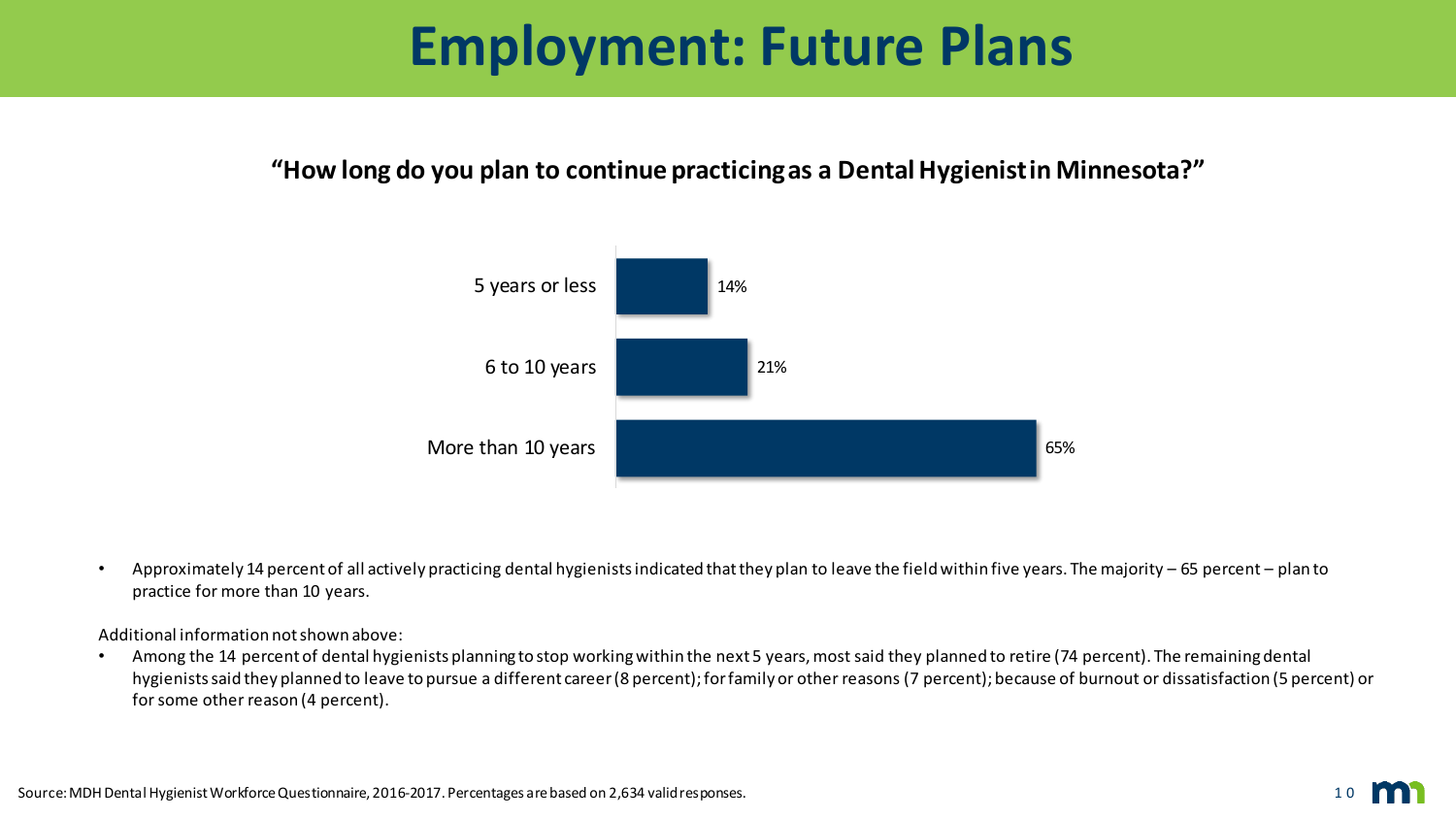### <span id="page-10-0"></span>**Dental Hygienists at Work: Work Settings**

#### **Dental Hygienists' Primary Work Settings**

|                                                          | <b>Share of Dental</b><br><b>Hygienists Working in</b> |
|----------------------------------------------------------|--------------------------------------------------------|
| <b>Setting</b>                                           | this Setting                                           |
| Clinic/Professional Office/Health Center/Ambulatory Care | 92.1%                                                  |
| <b>Academic (Teaching/Research)</b>                      | 2.6%                                                   |
| <b>Community/Faith-Based Organization</b>                | 1.9%                                                   |
| <b>Public Health Agency</b>                              | 0.4%                                                   |
| <b>Hospital</b>                                          | 0.3%                                                   |
| <b>State, County, or City Agency</b>                     | 0.3%                                                   |
| <b>Correctional Facility</b>                             | 0.2%                                                   |
| <b>Insurance/Benefits Management Organization</b>        | 0.2%                                                   |
| <b>Long-Term Care Facility</b>                           | 0.1%                                                   |
| <b>Commercial or Private Research Laboratory</b>         | 0.1%                                                   |
| <b>Other</b>                                             | 1.5%                                                   |

• The vast majority of dental hygienists (92.1 percent) work in a clinic, professional office, health center or in ambulatory/outpatient care setting.

1 1 Source: MDH Dental Hygienist Workforce Questionnaire, 2016-2017. The survey includes questions on both the "primary" and "secondary" settings in which providers work. For the purposes of the analysis in this section, we present data only on the setting Dentists reported as their "primary" setting. The chart above is based on 2,458 valid responses.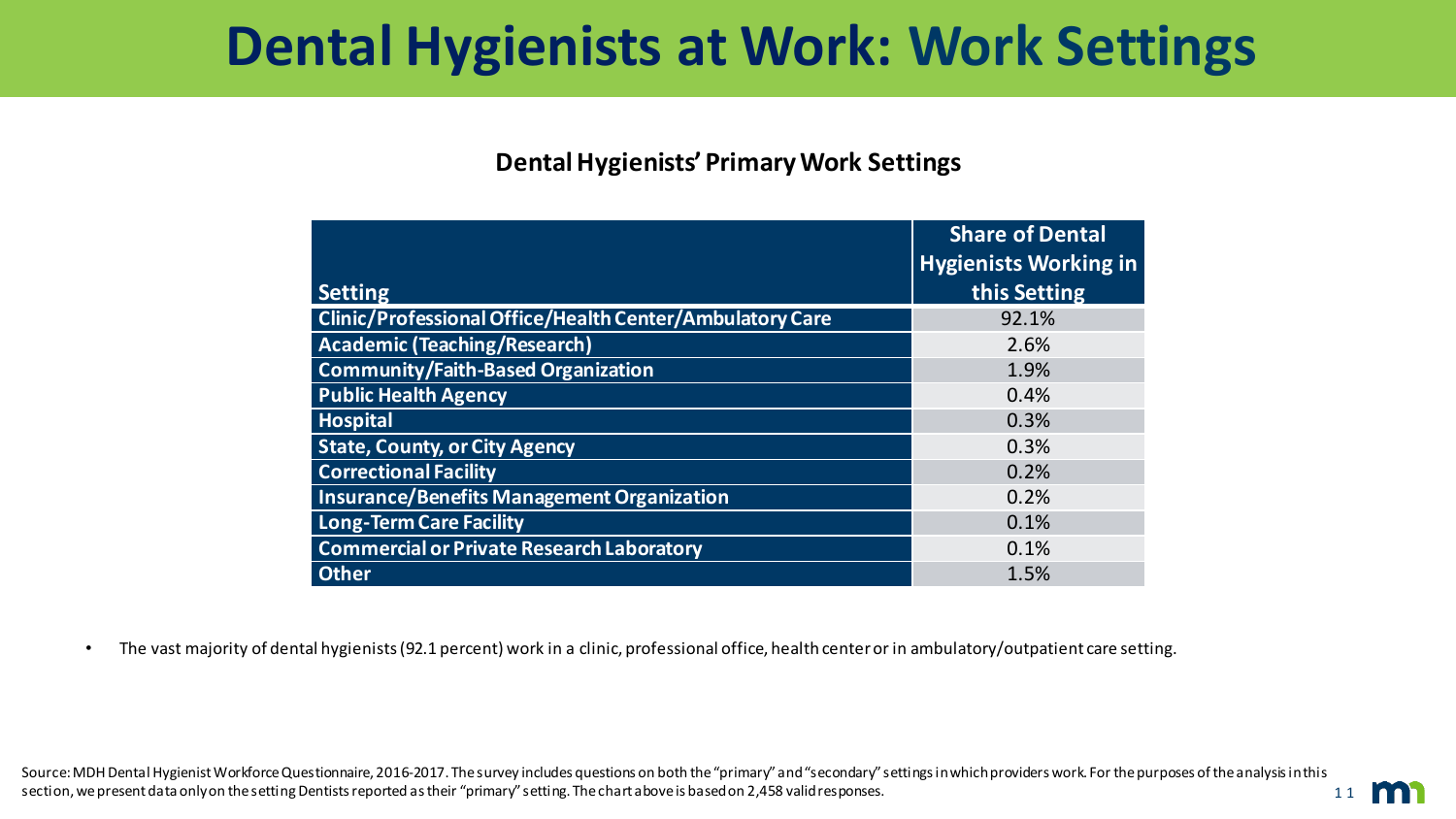## <span id="page-11-0"></span>**Dental Hygienists at Work: Collaborative Agreements\***

#### **Dental Hygienists with Collaborative Agreements**



- A collaborative agreement is a signed document between a licensed dentist and a licensed dental hygienist that allows the dental hygienist to work in a nontraditional setting like schools or other community-based setting without the presence of a dentist on site. Providing oral health services in community settings is one way to address access to care challenges.
- Of the four percent who do have a collaborative agreement in place, about 69 percent report practicing under the agreement frequently or all the time while 11 percent never use it (data not shown above).

\*Due to a technical issue, incorrect shares of dental hygienists entering into and using collaborative agreements were published. The errors have been corrected. Revised 9/29/2021.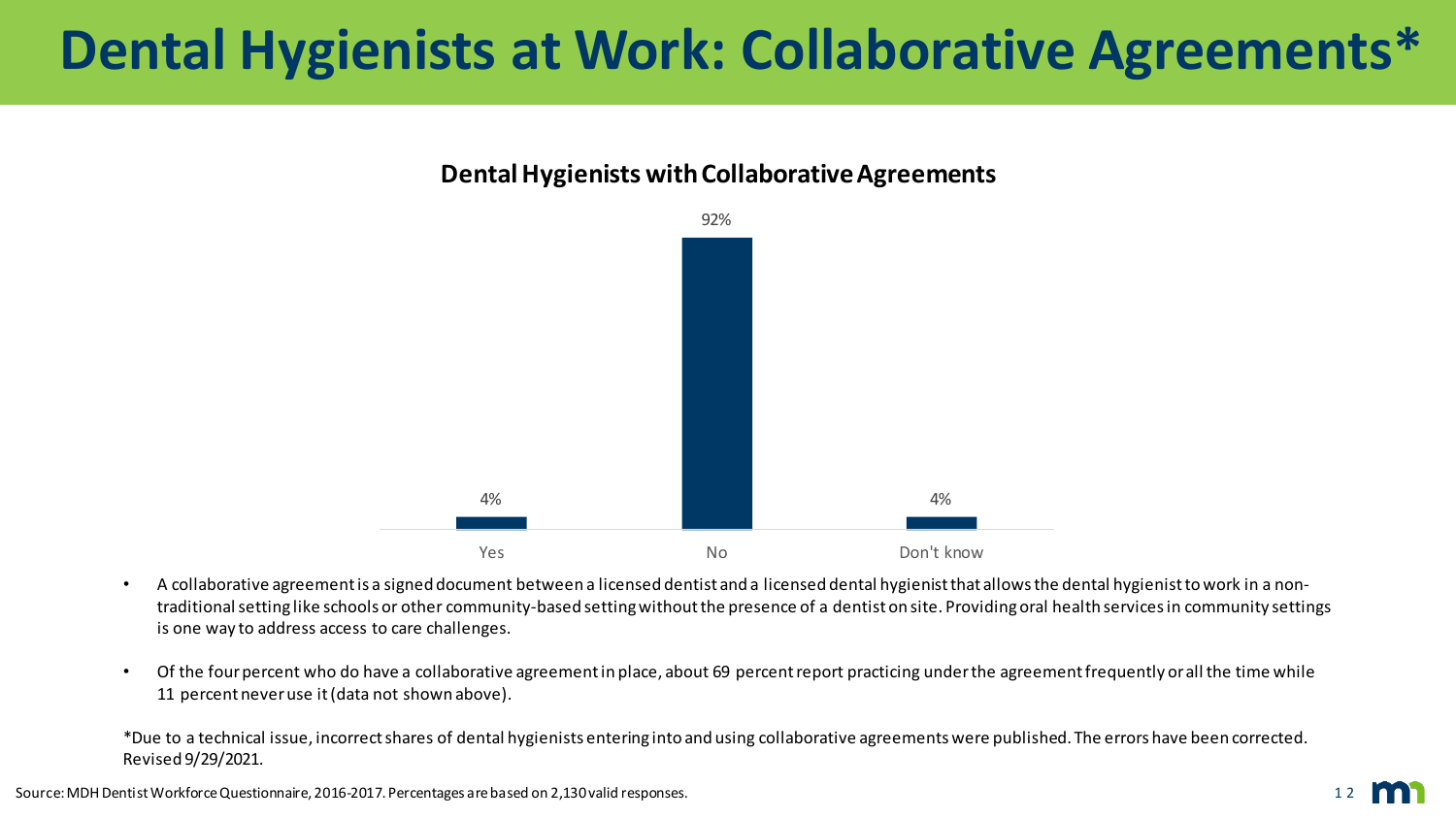# <span id="page-12-0"></span>**Dental Hygienists at Work: Restorative Procedures**

#### **How Often Dental Hygienists Perform Restorative Procedures**



- The survey asked dental hygienists if they have a restorative procedures credential. This credential allows dental hygieniststo perform "expanded functions" or procedures beyond their typical scope of practice, freeing up the dentist to perform additional procedures. Examples of expanded functions include placing, contouring, and adjusting amalgam restorations, glass ionomers, class I and V supragingival composite restorations, adapting and cementing stainless steel crowns.
- Approximately four percent of dental hygienists report having the credential to perform restorative procedures (data not shown above). Among this group, three percent perform these procedures all the time, while 73 percent report never doing them.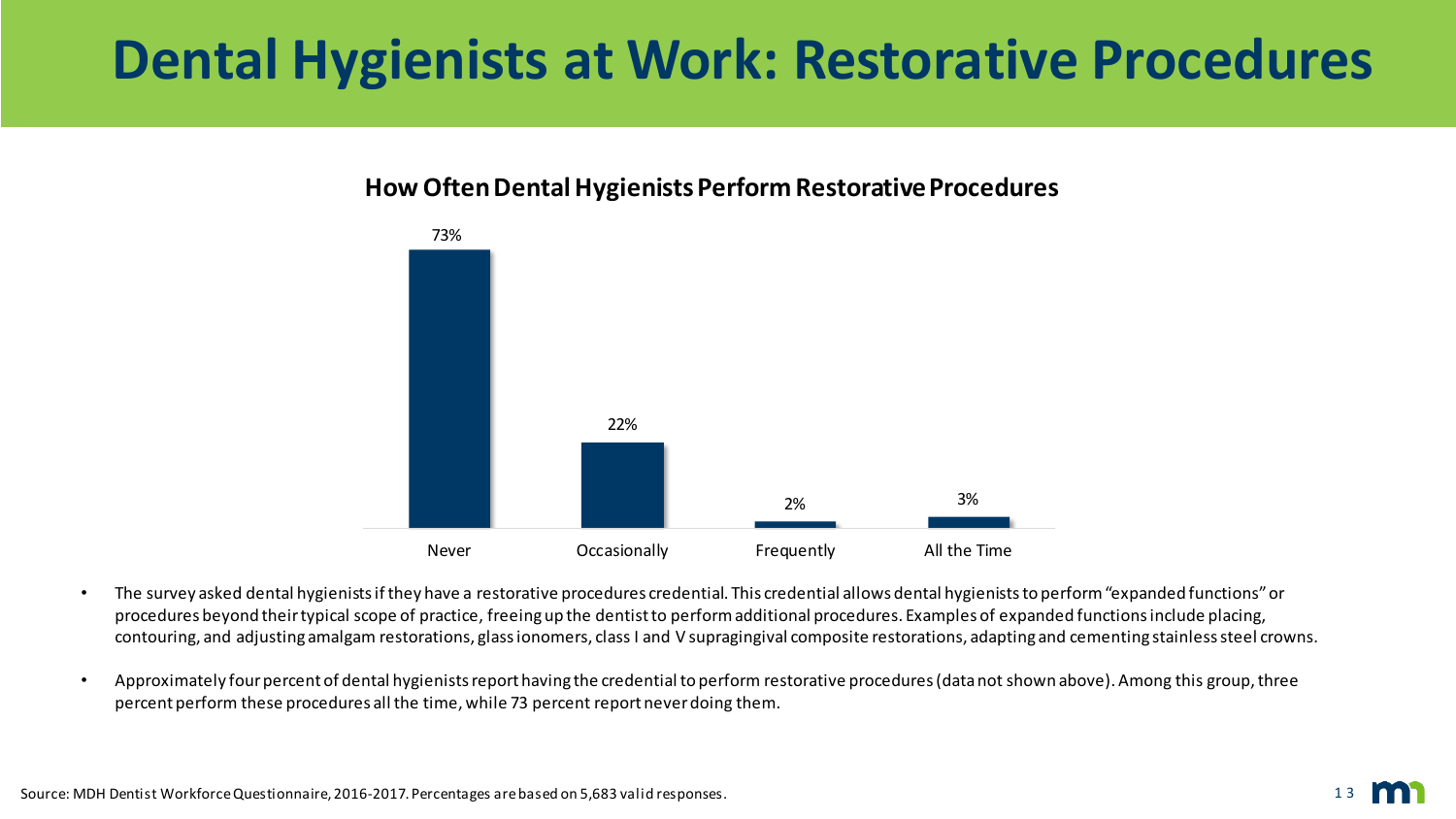### <span id="page-13-0"></span>**Dental Hygienists at Work: EHRs and Telemedicine**



### **Dental Hygienists' Use of Electronic Health Records and Telemedicine Equipment**

- The MDH workforce survey includes questions on the use of technology in health care settings. The results show that three-fourths of dental hygienists use electronic patient records "all the time."
- Most dental hygienists report never using telemedicine equipment to diagnose or consult with patients. This indicates untapped capacity in the use of telemedicine to deliver oral health services.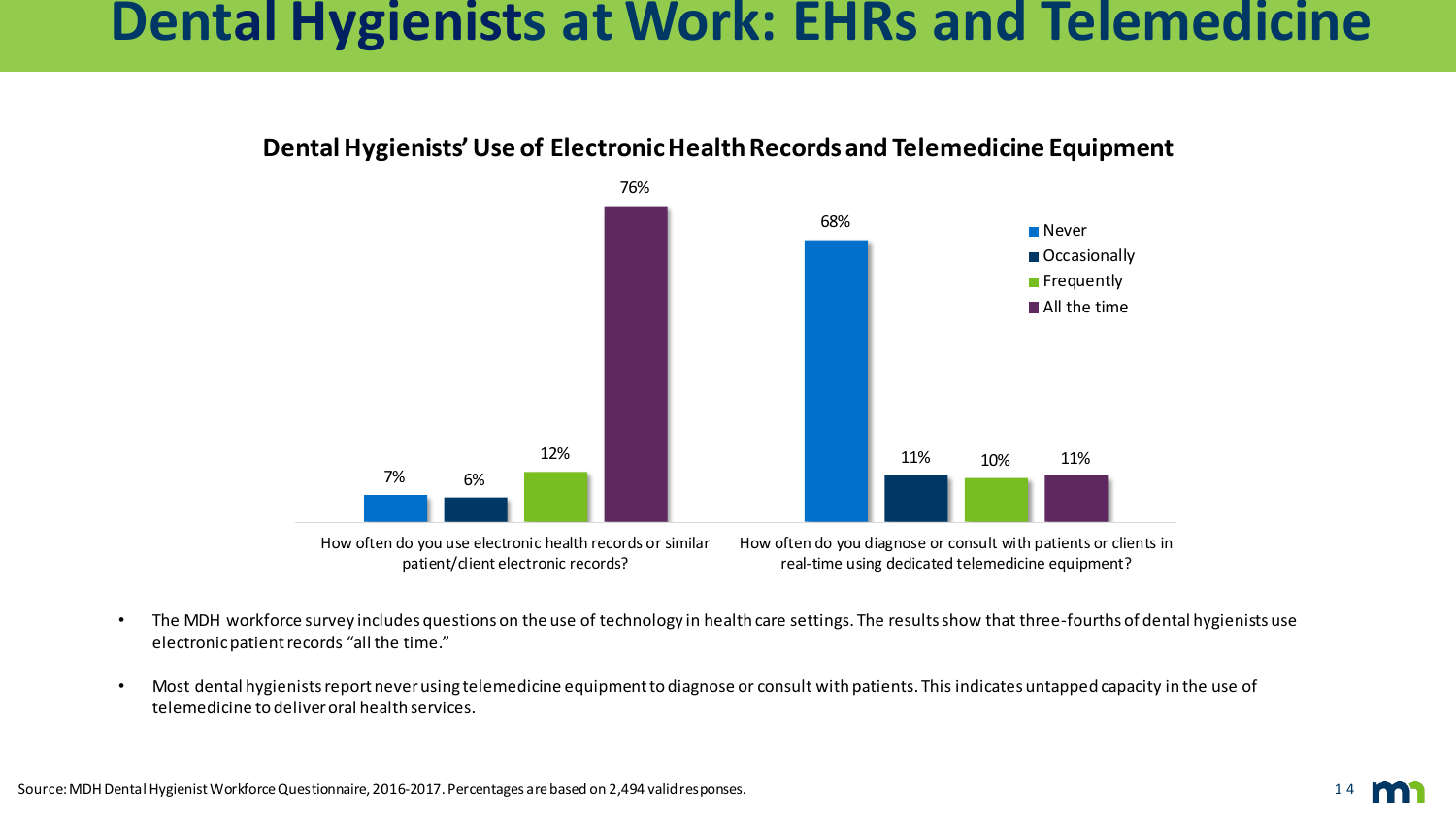### <span id="page-14-0"></span>**Dental Hygienists at Work: Teamwork**

**"Which of the following work or educational experiences best prepared you to work in a multidisciplinary team when providing care?"**



• Health care providers increasingly work in multidisciplinary teams, prompting educators and health policymakers to ask how best to train providers to communicate and coordinate across professions. MDH included a question on its survey to shed light on these questions. As shown above, over half of dental hygienists reported that on the job training/learning *best* prepared them to work in multidisciplinary teams.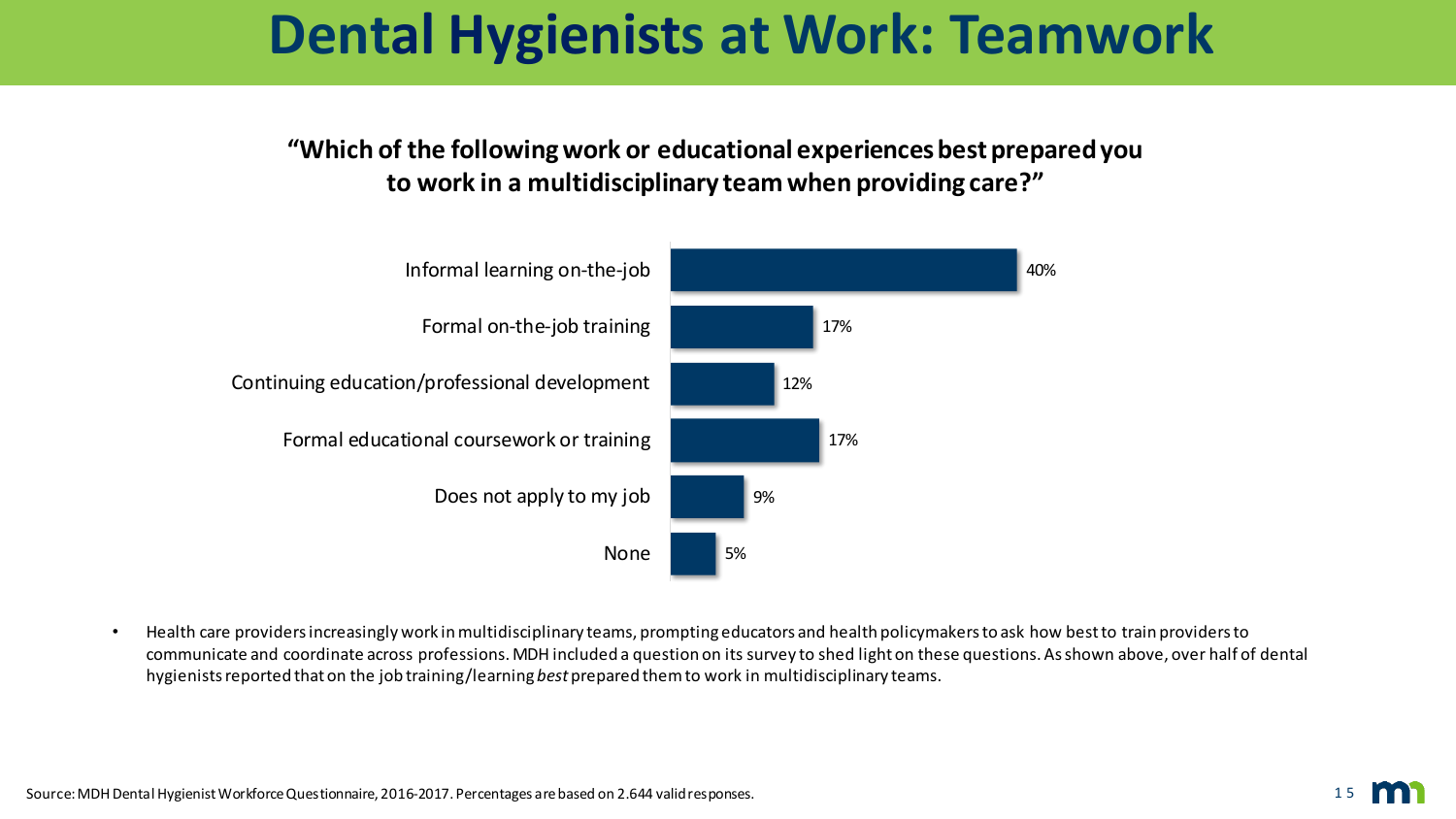## <span id="page-15-0"></span>**Dental Hygienists at Work: Cultural Competence**

**"Which of the following work or educational experiences best prepared you to provide culturally competent care?"**



• Stakeholders are increasingly concerned about the extent to which providers deliver care that is culturally sensitive to all communities. The MDH survey includes a question to understand which experiences best prepare health care providers to provide culturally competent care. As shown above, the largest share of dental hygienists(just over 40 percent) report that they learn cultural competence *best* through informal, on-the-job learning followed by educational coursework (21 percent) and continuing education or professional development (16 percent).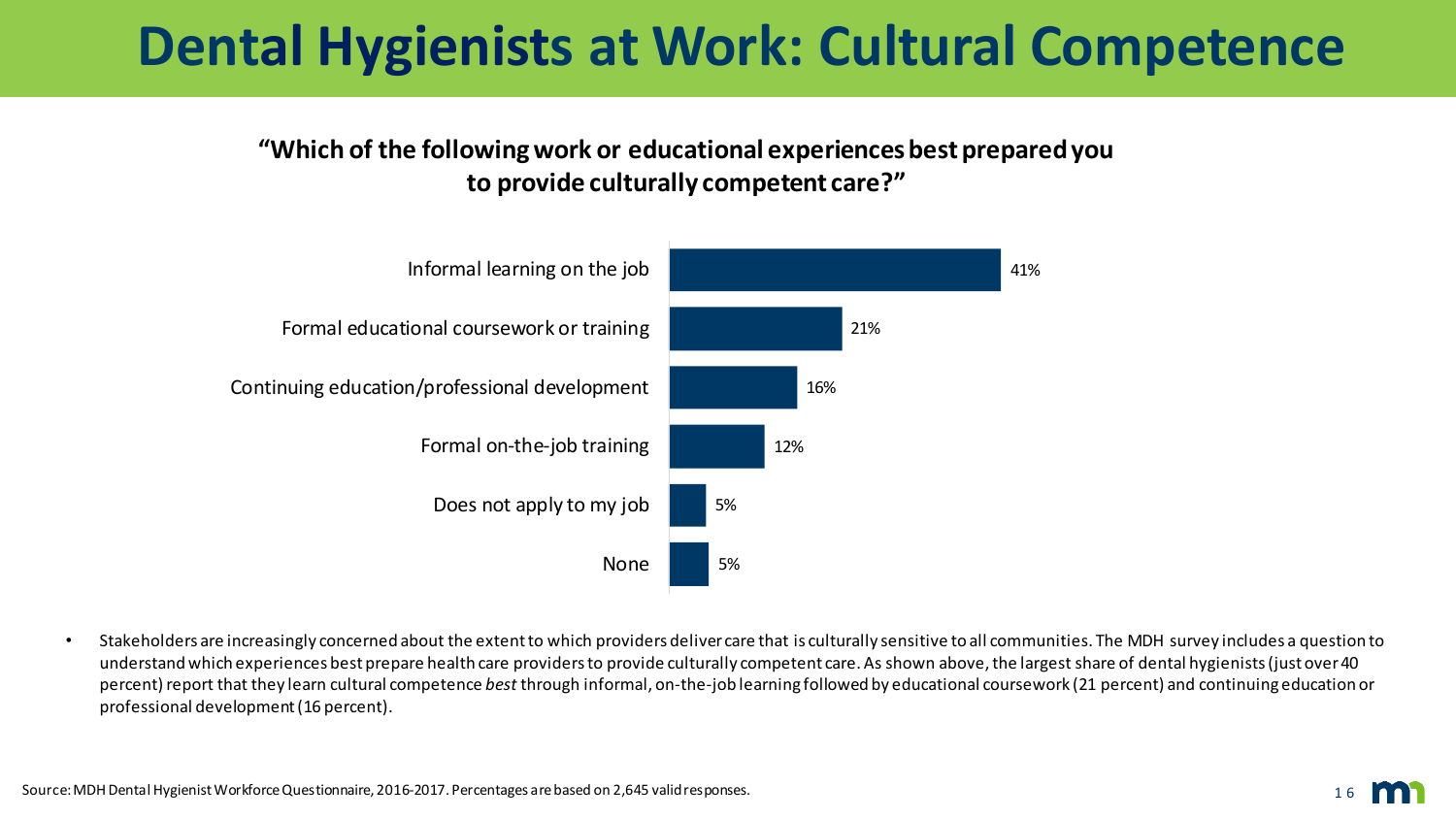### <span id="page-16-0"></span>**Dental Hygienists at Work: Career Satisfaction**

#### **How satisfied have you been with your career….**



• The survey included questions on career satisfaction in the past 12 months and overall. Dental hygienists reported being only slightly less satisfied with their career in the last 12 months as compared to their career overall.

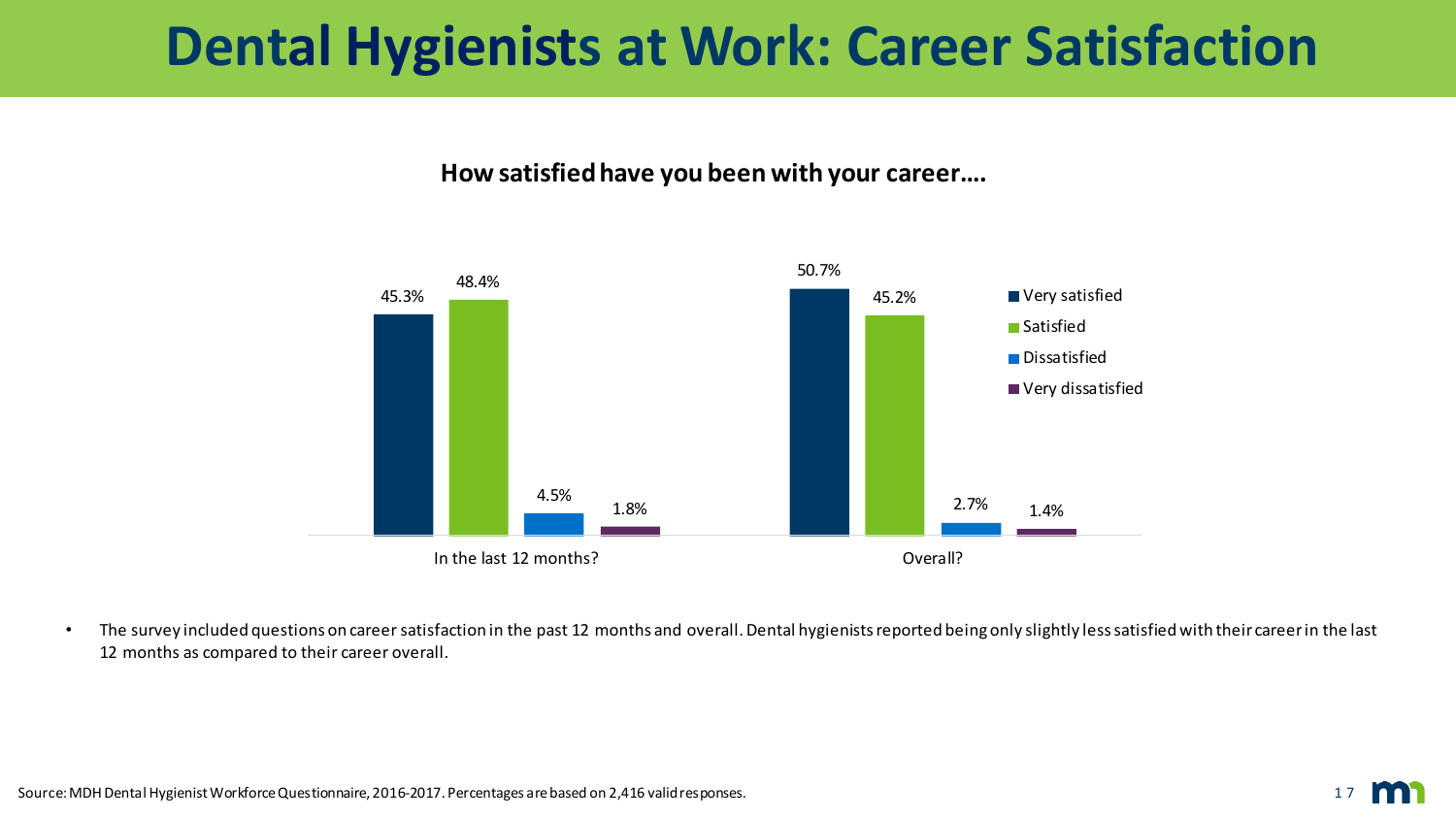### <span id="page-17-0"></span>**Geographic Distribution: Two ways to present geography**



By state planning areas **By rural-urban commuting regions (RUCAs)** 



Developed by the Health Resources and Services Administration's United States Department of Agriculture, Economic Research Service and WAMI Rural Health Research Center at the University of Washington

For more information: <https://www.health.state.mn.us/data/workforce/method.html#ruca>

For more information: <https://apps.deed.state.mn.us/assets/lmi/areamap/plan.shtml>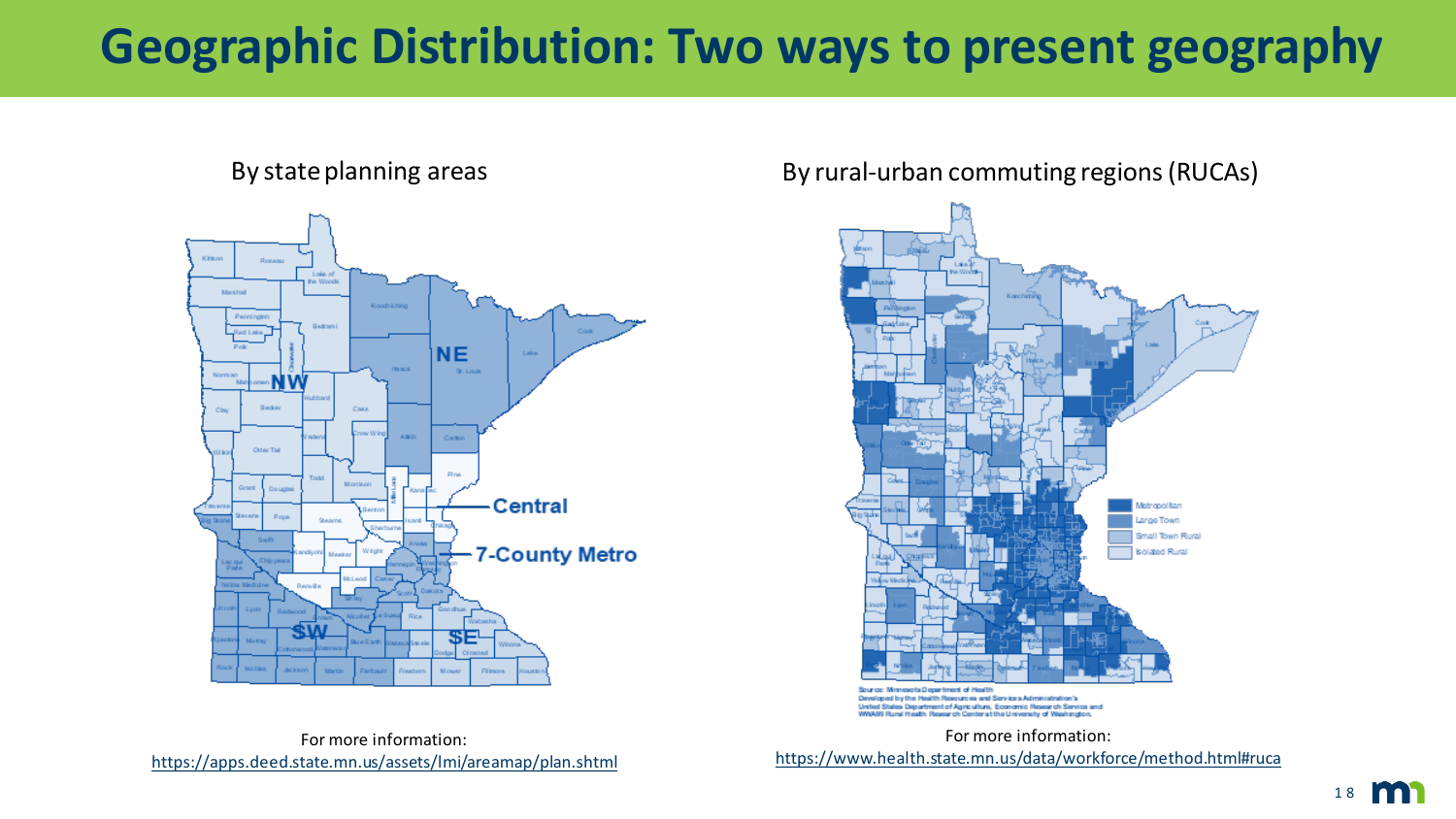# <span id="page-18-0"></span>**Geographic Distribution: by Planning Area**

### **Share of Dental Hygienists by State Planning Area**



• Almost two-thirds of all dental hygienists work in the 7-County metro area. Between 9 and 10 percent are located in each of the three regions of the state –the southeast, northeast, and central. Other regions of Minnesota have smaller shares of licensed dental hygienists. This geographicdistribution is similar to other health care providers, where the majority are employed in the Twin Cities metropolitan area (home to 55 percent of the state's population).

1 9

Source: Minnesota Board of Dentistry Board of Dentistry data and MDH Dental Hygienist Survey, 2016-2017. MDH cleans and geocodes all addresses to identify location of practice. The chart above is based on 4,999 valid addresses; 1,466 responses were unable to be geocoded because the licensee either did not provide an address or they provided an out-of-state address.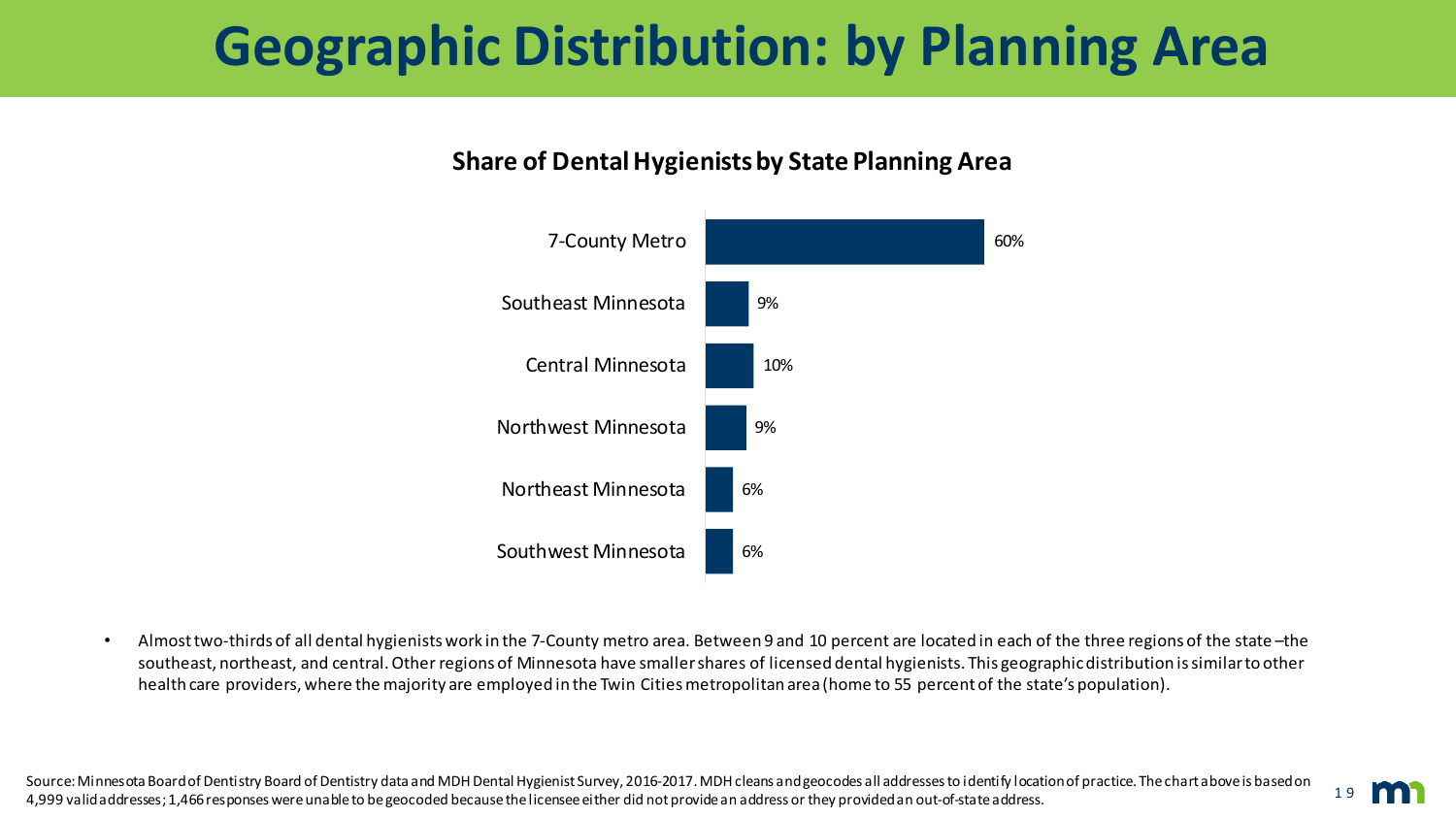# <span id="page-19-0"></span>**Geographic Distribution: by Rurality**

### **Minnesota Population-to-Dental Hygienist Ratio, by level of rurality or RUCA**



- Rural-Urban Commuting Areas (RUCAs) define areas of the state based on population density and commuting patterns. Using RUCAs is one way to understand the distribution of professionals around the state. The graph shows the share of the population for every one dental hygienist inmetropolitan, large town, small town rural, and isolated rural areas.
- As shown, there are 1,021 people to every one dental hygienist in metropolitan area. Dental hygienists in large town and small town rural areas each serve about 150- 175 more people than those in metropolitan area. Dental hygienists practicing in isolated rural areas serve nearly twice as many people as their metro are counterparts.

Additional information not shown above:

• While the population-to-provider ratio for dental hygienists is highest (worse) in isolated rural areas, this ratio is much lower (better) than that of dentists practicing in the same regions. The population-to-provider ratio for dentists in isolated rural areas is 3,328. With a lower population-to-provider ratio, dental hygienists may be in a position to better extend access to preventive oral health services.

Source: Board of Dentistry data and MDH Dental Hygienist Survey, 2016-2017. MDH cleans and geocodes all Minnesota addresses to identify location of practice.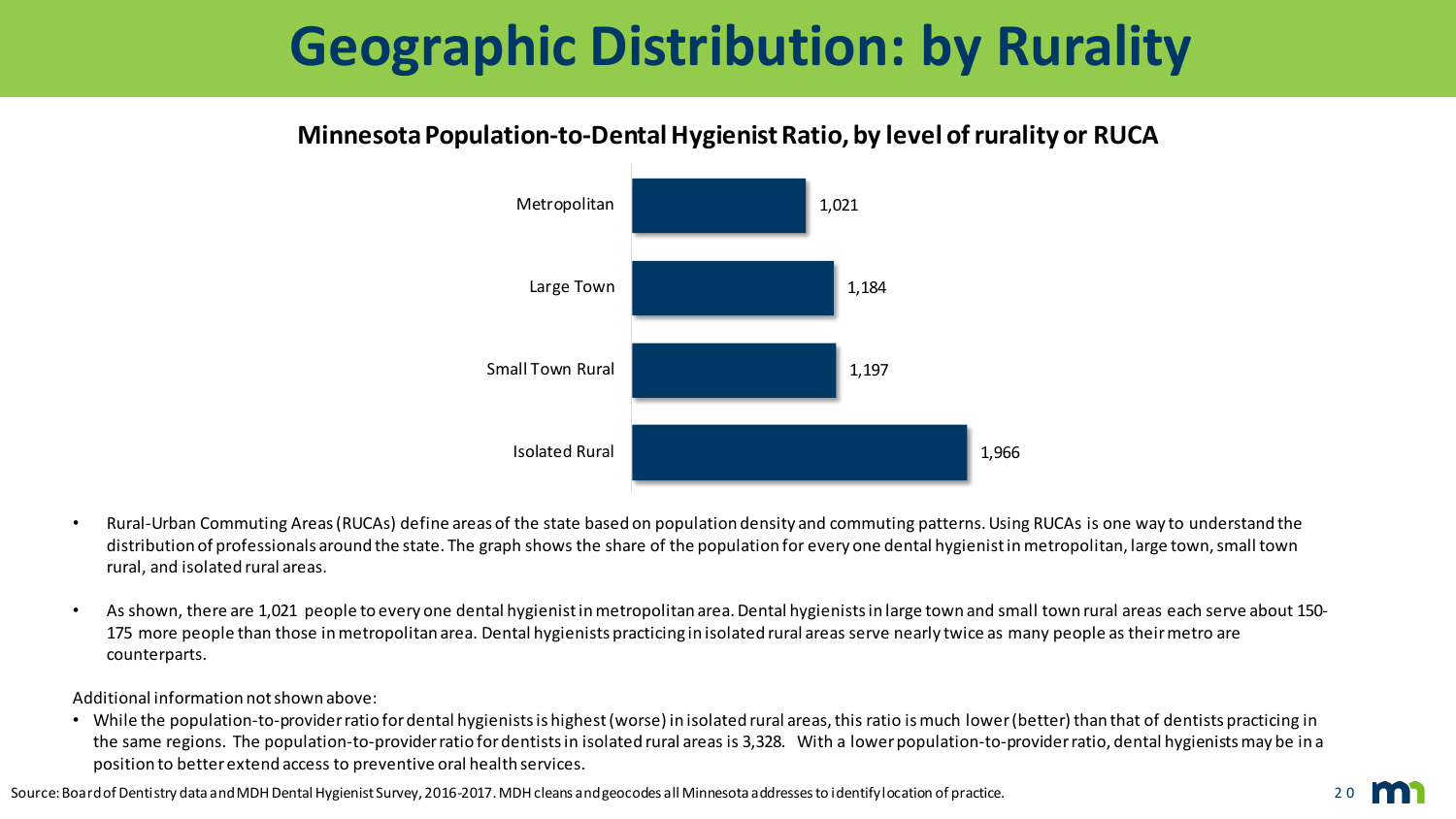## **Methodology**

### <span id="page-20-0"></span>The data in this report come from two sources:

- The **Minnesota Board of Dentistry (BOD)** provides data on the entire population of dental hygienists who have active licenses in the state of Minnesota. The BOD maintains this database primarily for administrative and legal purposes. BOD provides the data to the Minnesota Department of Health, Office of Rural Health and Primary Care (MDH-ORHPC). This report uses data current as of October, 2018. At that time, there were a total of **5,683** dental hygienists with active Minnesota licenses, approximately 53 percent of whom indicated that their primary business address was in Minnesota. Analysts at the Minnesota Department of Health Office of Rural Health and Primary Care clean, organize, and geocode addresses that come from the board and the survey, which is how we can identify practice locations (shown in Slides [19](#page-18-0) and [20\)](#page-19-0).
- The **2016-2017 Minnesota Department of Health-Office of Rural Health and Primary Care (MDH-ORHPC) Dental Hygienist survey** collects additional demographic and workforce data from dental hygienists. MDH-ORHPC administered the survey to all dental hygienists who renewed their Minnesota license in the 2016 and 2017 calendar years. The response rate for this survey cycle was approximately 47 percent.